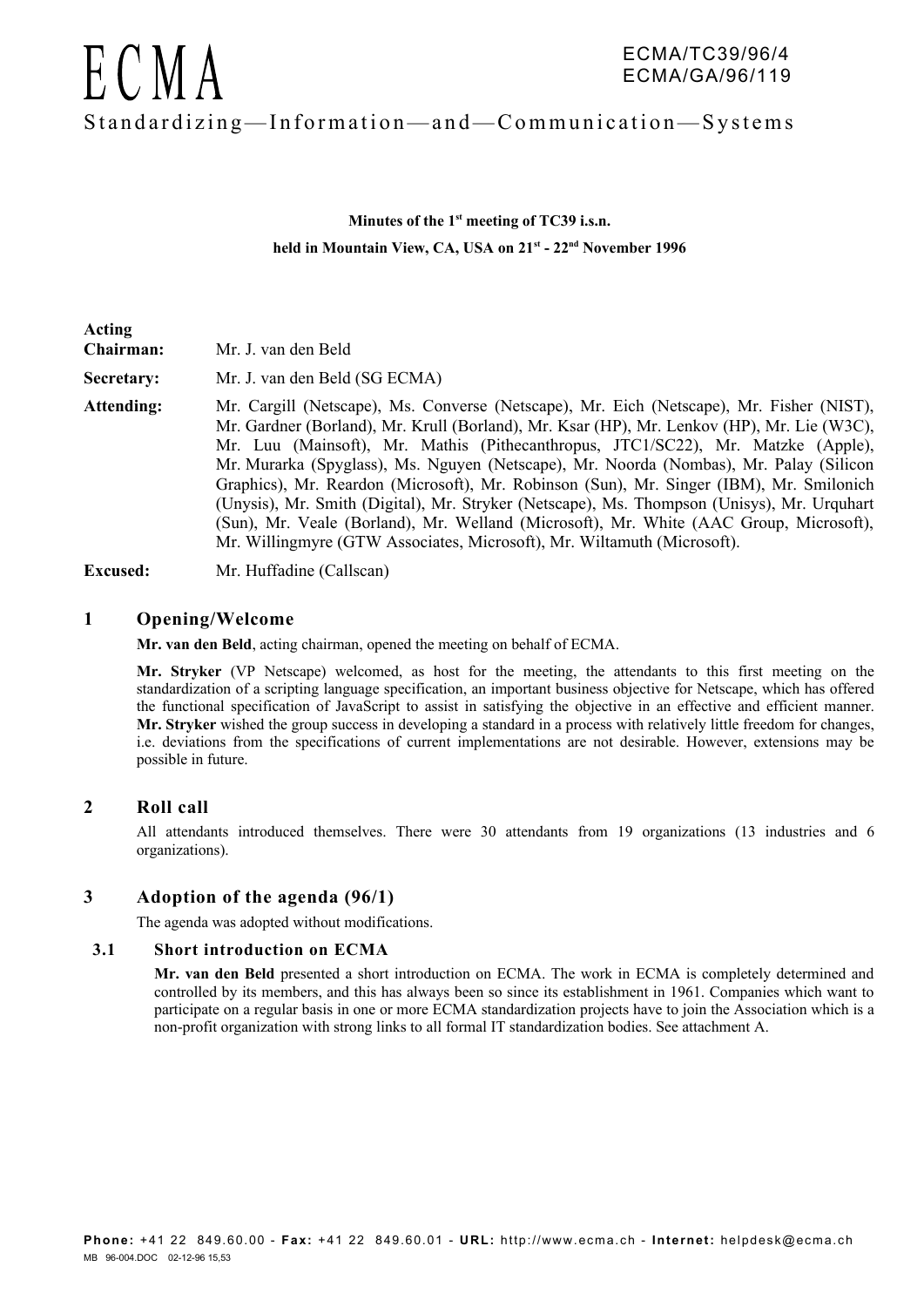# **4 Presentations by Netscape**

**4.1 Mr. Cargill** presented general information about the Netscape contribution to the project. This contribution consists of the specification of JavaScript. JavaScript is a product owned by Netscape, the name JavaScript is trademarked and, therefore, cannot be used in the title of the standard without legal waiver. Netscape intends to comply fully with the IPR policy of ECMA, which is equally valid for ISO. The forthcoming standard shall not infringe existing implementations. Very likely a 'version', i.e. evolutionary standard will be needed, but the first version shall be developed very rapidly: extensions can probably be added in later versions.

#### **Note from secretary:**

ECMA uses two types of IPR declarations ('patent statements'), both of which are also acceptable to ISO. One has some reciprocity element (mainly to try to prevent monopolization by a counterfeiter), one has not. The text of the two types of declarations reads (for topic XYZ, by company ABC):

- 1. <Company ABC> hereby declares that it is prepared to license, on reasonable terms and on a non-discriminatory basis, its patents and other intellectual property rights which are necessary for the manufacture (implementation) of  $\langle$ topic XYZ $>$  to parties who wish to obtain such licenses.
- 2. If ECMA adopts a standard on <topic XYZ>, <company ABC> is willing to grant non-exclusive, nontransferable licenses on fair, reasonable and non-discriminatory terms and conditions under any of its patent rights, under which it has the free right to grant licenses and to the extent necessary to comply with this standard, for use in products that fully comply with this standard to any third party which has or will submit an equivalent undertaking with respect to this standard.

With respect to copyright the following can be remarked: ECMA publications (Standards, Technical Reports, etc.) are free of copyright (and free of charge). ISO Standards are copyrighted (and are not free of charge). In case of transfer of an ECMA Standard to ISO, e.g. via the so-called fast-track procedure, ISO becomes the owner of the contents and puts copyright on it. The ECMA version of the Standard remains without copyright and is freely distributed by ECMA.

<end of note from secretary>

**4.2 Ms. Nguyen** presented the specification of JavaScript 1.1 to be used as one of the bases for the language specification. Attachment B gives the presentation. A few deviations between the first implementation in Navigator 2.0 and the one in Navigator 3.0 were highlighted.

There is a large number of users of the language. The specification of JavaScript 1.1 is also available in electronic form (96/2).

#### **5 Presentation by Microsoft**

**Mr. Reardon** presented the specification of the Microsoft implementation Jscript (96/5), version 0.1. The name Jscript is not trademarked. Jscript intends to be JavaScript compatible, and is used as a scripting engine in Active X. Both Borland (see item 6 of these minutes) and Microsoft found it difficult to achieve full compatibility with JavaScript, and underline the need for formalization of the language.

The implementations are meant for competition, the standard for the language has to leave room for added value for competing implementations.

**Mr. Reardon** proposed to avoid duplication of work on object modelling and HTML, and to leave this to W3C.

The meeting agreed to focus on the language standardization.

Java and JavaScript are fundamentally different: 1996 has become the 'year' of JavaScript, although it was expected to become the year of Java (in terms of Web pages, number of programmers, etc.). JavaScript is tightly connected to Web usage (99%), much more than Java.

The language and the object model are tightly connected. Both Microsoft and Netscape have made proposals to W3C on object models. Maybe harmonization is possible.

There are several language design issues to be worked out, e.g. overwriting, indexing, scoping, case security, etc. Further development of the language, to make it usable for more applications, is another objective.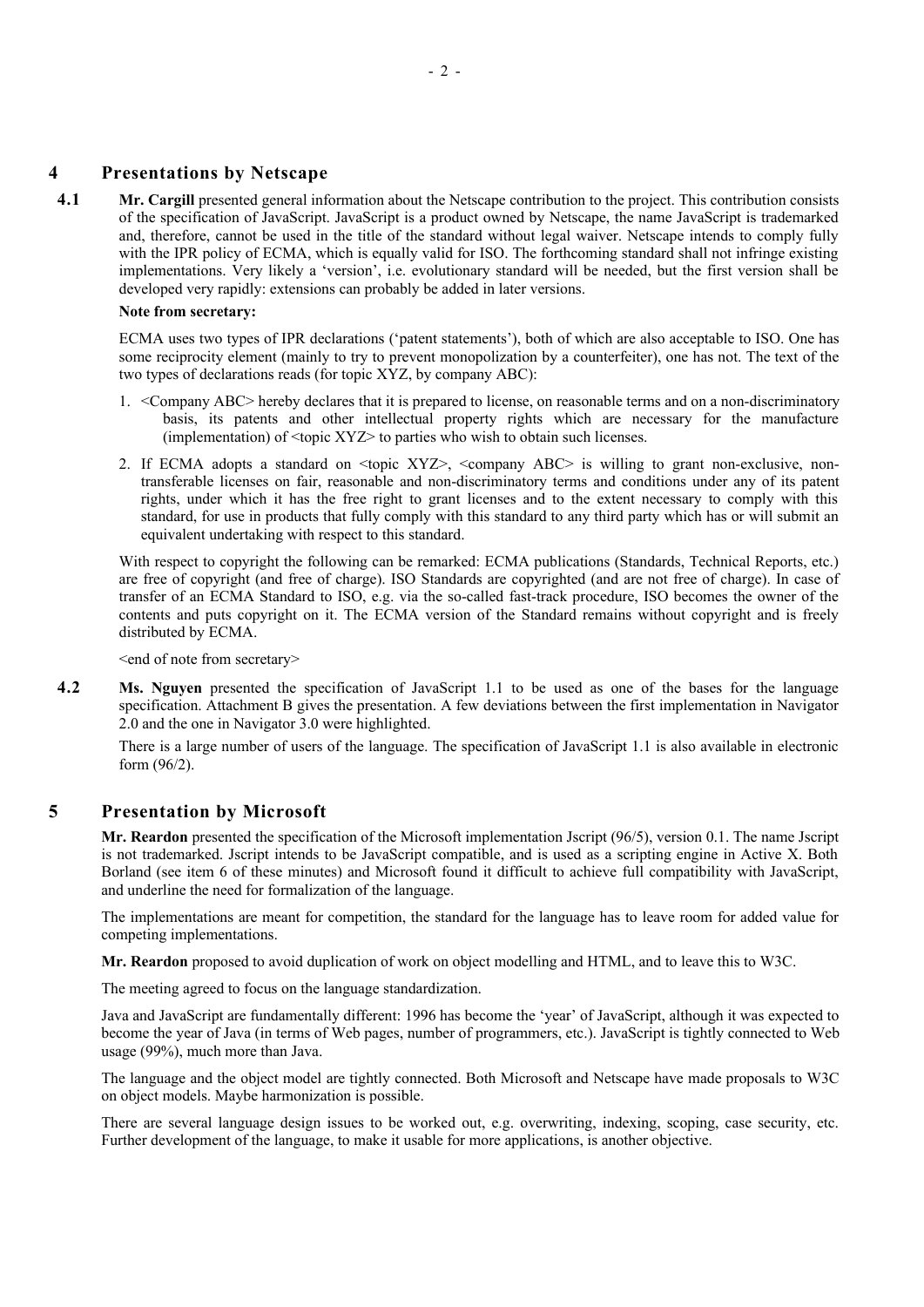#### **6 Presentations by Borland and Sun**

**Mr. Krull** presented a contribution from Borland on possible extensions of the language, mainly meant to deal with more complex applications, calling into existing DLLs (96/6). Such extensions may not be ready for inclusion in the first version of the standard.

**Mr. Robinson** renounced from a presentation on behalf of Sun to support the project because of the large interest already shown by other companies which have already an implementation (Netscape, Microsoft and Borland).

#### **7 Presentation by Nombas**

Mr. Noorda presented the 5-year experience of Nombas in scripting languages, in particular with Cmm (C minus minus, i.e. minus type declarations and minus memory management), and its interpreter Cenvi. A typical difference between Java and Cmm is the number of keywords (50 versus 12). Cmm uses the same function library as C.

# **8 Issues list**

The meeting agreed to prepare an 'issues list' of items to be resolved for the first version of the standard.

This issues list reads as follows:

- 1. Unicode support (Feature)
- 2. Semantics of delete (Semantics)
- 3. Semantic of indexing (S)
- 4. Binding contexts: Inheritance properties scope for "…" Host object model versus language (S)
- 5. No unified discussion of a storage model (S)
- 6. The argument array; semantics implication of the semantics of arrays (argument becomes a keyword); important in recursive functions
- 7. Arguments are currently very costly performance related
- 8. EVAL on every object does not sound like a good idea
- 9. Caller should be optional
- 10. Block sharing scope an issue when program becomes large
- 11. Implicit Globals are bad. It would be nice to clarify to programmers the differences between local and global variables
- 12. Object prototypes in user defined constructures. What is the intent of prototype ? It is unclear and needs better definition. Netscape says that this is a bug.
- 13.Support of CTL Z as a wide space character
- 14. Is NULL a type or a distinct object reference
- 15. Array length  $= 0$  is illegal
- 16.Slot vs property
- 17. "this is" undefined or well-defined in function
- 18. Whether there is a global object
- 19. "this" in method call
- 20. Type and value of &&/|| operators
- 21. "For/in" loop enumerates properties in well-defined order
- 22. Run-time & compile time
- 23.Pointers: where are they defined ?
- 24. Versioning
- 25. Why reserve Java keywords ?
- 26. Identifier redefinition Error or last definition wins ?
- 27. f.prototype before newf() ?
- 28. Grammar per constructor not allowed for newf ?
- 29. Top level evaluation order
- 30. Can '\0' occur within a string ?
- 31. Bytes vs characters (a general length-issue)

#### **9 Organization and planning**

The meeting agreed to developing an ECMA Standard for a scripting language. As placeholder name is used: ECMAScript. Mr. Wiltamuth will collect suggestions for a name until 6<sup>th</sup> December 1996. Proposals can be sent to scottwil@microsoft.com. A check will be made which name(s) is (are) not yet in use and/or trademarked. Following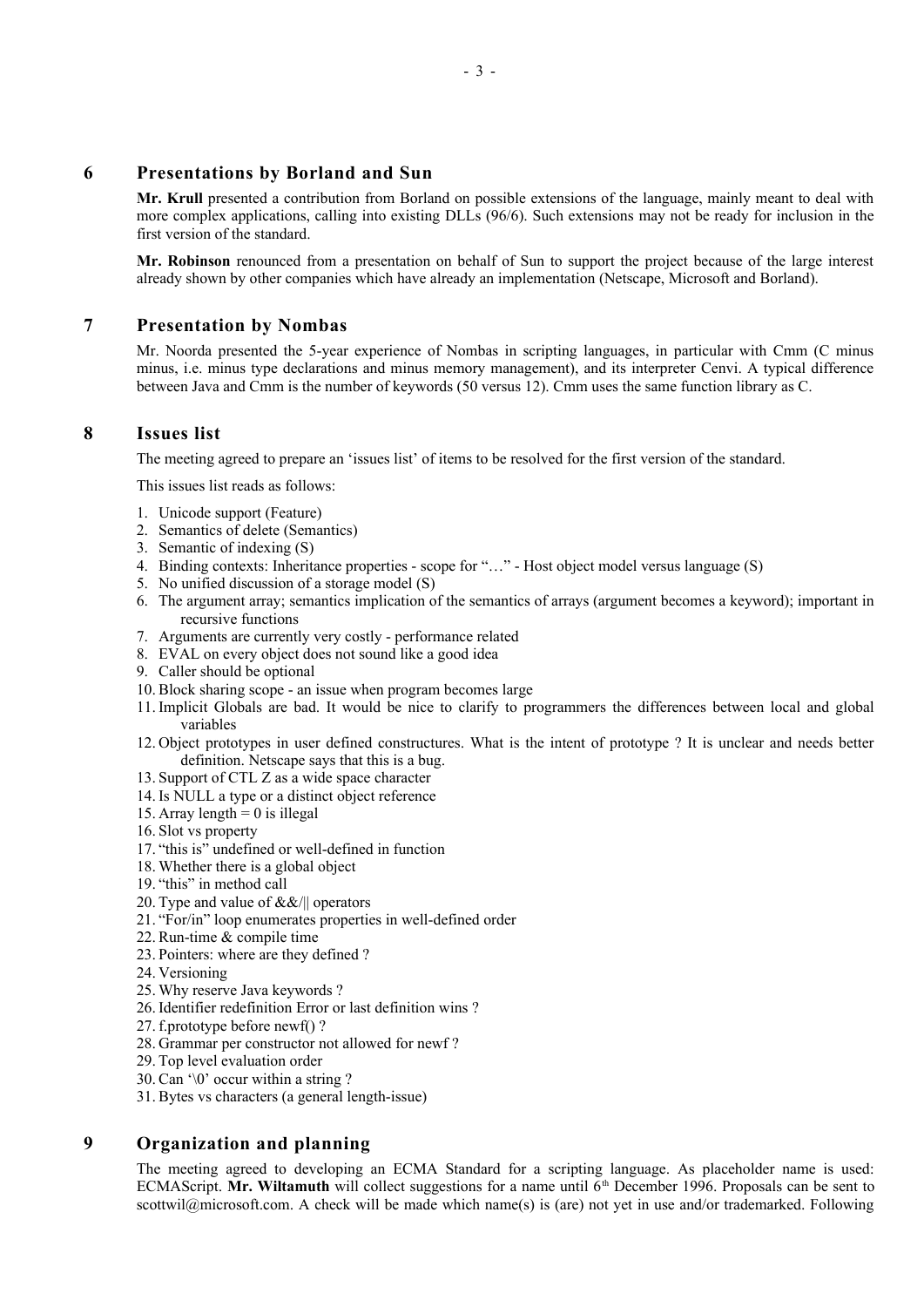this a short list of possible names will be presented to the group for decision at the next meeting. Sun is invited to make the name Java available.

It was decided not to do work on conformance testing, and also not on a guide on the use or implementation of the language, and not to use a formal description technique, for the time being, but to focus on the development of the standard based on three input contributions (96/2, 96/5 and 96/6). The ECMA Standard is intended to be submitted to ISO/IEC for adopting by JTC 1 under the fast-track procedure.

**Mr. Fisher** proposed to develop a set of assertions on the forthcoming standard, instead of developing a conformance test specification. The meeting full-heartedly accepted this proposal. **Mr. Fisher** will investigate whether NIST will support his proposal, and, if so, prepare a written proposal for review by the group.

A 'library' of example programs will be built up in the near future, and made publicly available via the ECMA Server.

After some informal discussions the following, rather tight planning, was accepted:

 $1<sup>st</sup>$  draft: January 1997 Stable draft: early March 1997 Final draft: April 1997 GA vote; June 1997 Fast-track submission to ISO/IEC JTC 1: July 1997 Publication as ISO Standard: Spring 1998

**Mr. Mathis** is member of JTC1/SC22, the ISO Subcommittee responsible for programming languages, and chairman of the Java Study Group (JSG) in SC22. SC22 will play a key advisory role in the JTC1 fast-track process. The email reflector of JSG is:

sc22jsg@dkuug.dk

Send email to: sc22jsg-request@dkuug.dk

Body: subscribe sc22jsg<name>

The group can be very useful for collecting comments, background information, preparation of the fast-track processing, etc.

ECMA will create a reflector, ftp site and web page for the new TC.

### **10 Scope and Programme of Work of new TC**

After discussion the group agreed on the following scope and PoW of TC39 i.s.n.;

**Scope**

To standardize the syntax and semantics of a general purpose, cross platform, vendor-neutral scripting language.

#### **Programme of Work**

- 1. Develop a scripting language standard, based on initial submissions by Netscape, Microsoft and Borland
- 2. Contribute the ECMAScript Standard to ISO/IEC JTC1
- 3. Upon completion of 1, to investigate the further direction of the ECMAScript Standard, and to evaluate and consider proposals for complementary or additional technology
- 4. To maintain liaison with appropriate other ECMA TCs and TGs

### **11 Officers for the new TC**

After discussion, the following officers were elected:

- Chairman: **Mr. G. Robinson** (Sun)
- Vice-Chairman: **Mr. C. Cargill** (Netscape)
- Vice-Chairman: **Mr. S. Wiltamuth** (Microsoft)
- Principal editor: **Mr. M. Gardner** (Borland) (to be confirmed)
- Assistant editor: **Mr. A. Murarka** (Spyglass) (to be confirmed)